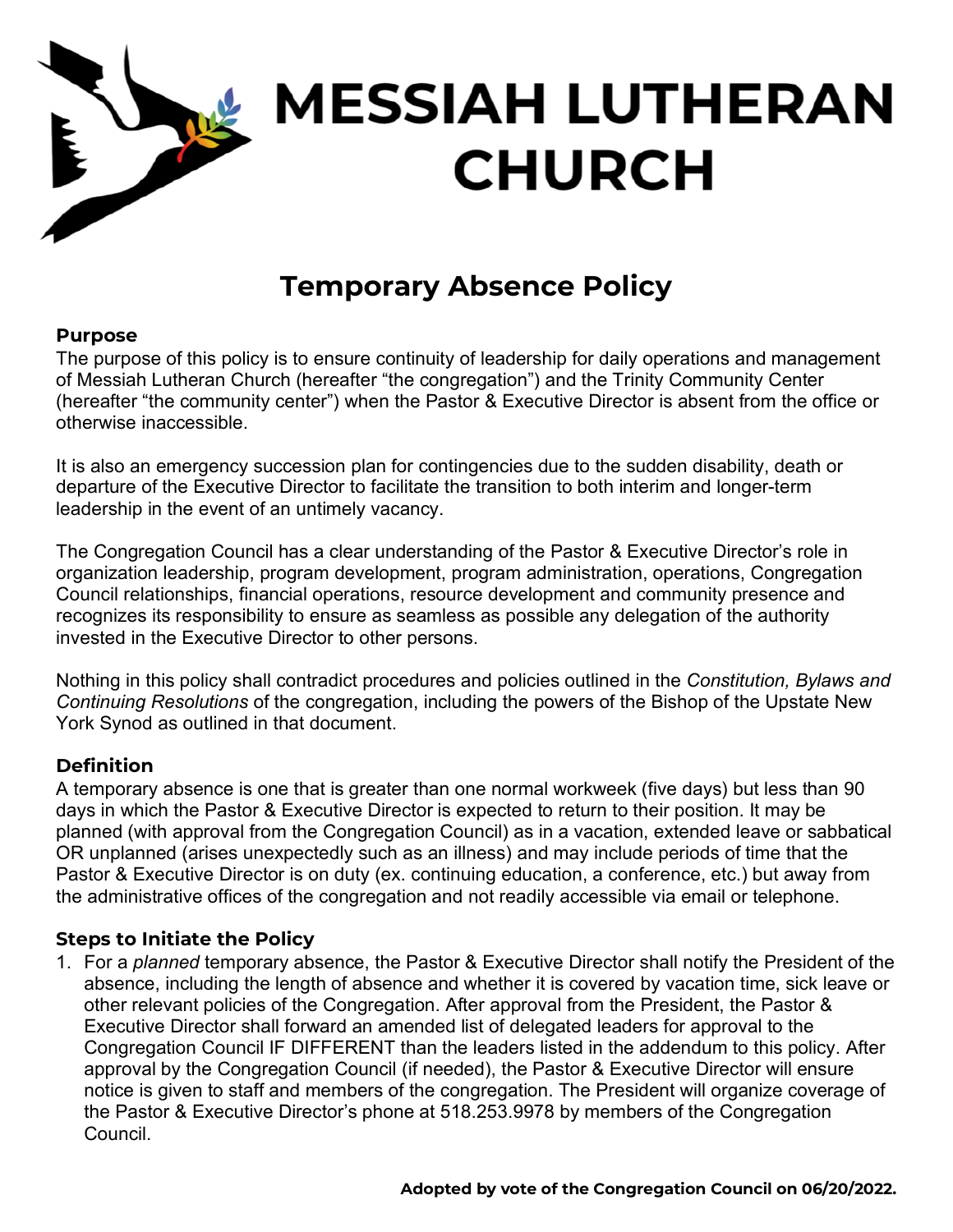2. For an *unplanned* temporary absence, the Pastor & Executive Director, if able, shall ensure the President is notified of the absence and the possible length of time of the absence. Any suggested changes to the delegated leaders listed in the addendum to this policy will be discussed and approved by the Congregation Council. If the Executive Director has not notified the President, staff or members of the congregation with knowledge of the Pastor & Executive Director's absence or the inability of staff to reach the Pastor & Executive Director, shall notify the President immediately. The President will then designate the senior staff member and congregation member(s) who are authorized to act (if necessary) in the absence of the Pastor & Executive Director with approval by the Congregation Council IF DIFFERENT than the leaders listed in the addendum to this policy. After approval by the Congregation Council (if needed), the President will ensure notice is given to staff and members of the congregation. The President will organize coverage of the Pastor & Executive Director's phone at 518.253.9978 by members of the Congregation Council.

# **Addendum: Standing Resolution on Lines of Authority**

Unless modified by vote of the Congregation Council as outlined above, the following individuals shall exercise areas of authority during a temporary absence of the Pastor & Executive Director. Each area of authority listed below reflects a section of the Pastor & Executive Director's Position Description. All areas of authority not outlined below shall fall to the President in conversation with the Congregation Council.

#### **1. Preach the Word**

The Pastor & Executive Director shall ensure coverage of all services is organized before leaving on a planned temporary absence. In case of an unplanned temporary absence, coverage of all services shall be organized by the Worship & Music Committee Chair.

#### **2. Administer the Sacraments**

The Pastor & Executive Director shall ensure coverage of all services is organized before leaving on a planned temporary absence. In case of an unplanned temporary absence, coverage of all services shall be organized by the Worship & Music Committee Chair.

#### **3. Conduct Public Worship**

The Pastor & Executive Director shall ensure coverage of all services is organized before leaving on a planned temporary absence. In case of an unplanned temporary absence, coverage of all services shall be organized by the Worship & Music Committee Chair.

#### **4. Provide Pastoral Care**

The Pastor & Executive Director shall ensure pastoral care coverage before leaving on a planned temporary absence. The number of the rostered leader covering for pastoral care emergencies shall be shared with members of the Congregation Council who will be covering the pastor's phone. In case of an unplanned temporary absence, pastoral care shall be organized by the President with support from the Care & Concern Committee.

#### **5. Seek Out and Encourage Qualified Persons to Prepare for the Ministry of the Gospel**

The Pastor & Executive Director shall ensure pastoral care coverage before leaving on a planned temporary absence. The number of the rostered leader covering for pastoral care emergencies shall be shared with members of the Congregation Council who will be covering the pastor's phone. In case of an unplanned temporary absence, pastoral care shall be organized by the President with support from the Care & Concern Committee.

#### **6. Impart Knowledge of this Church and its Wider Ministry through Available Channels of Effective Communication**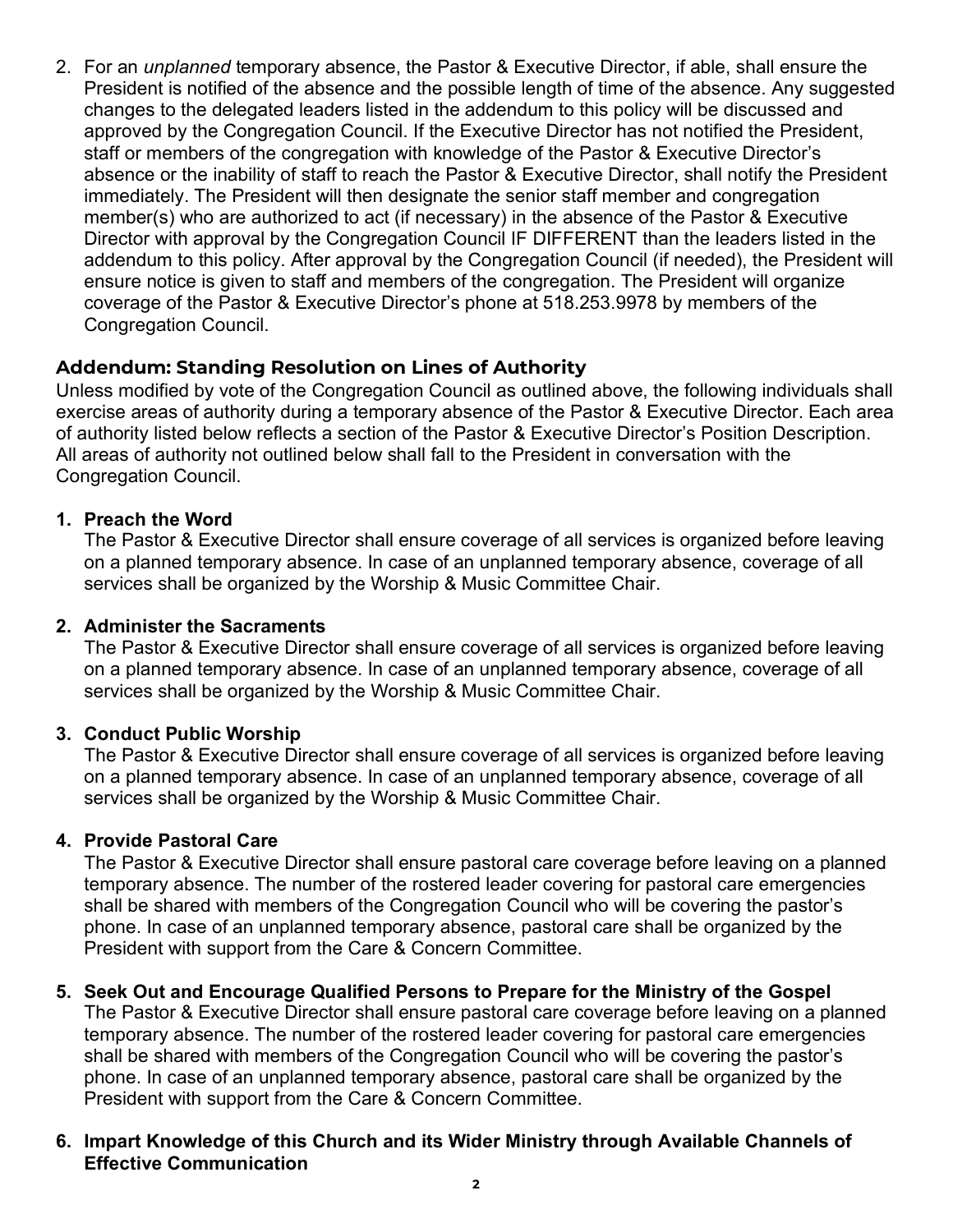In the case of either a planned or unplanned temporary absence of the Pastor & Executive Director, the Parish Administrator shall conduct all communications regarding the Worship Center and the Community Center Director shall conduct all communications regarding the Community Center. The President and the Communications Committee shall provide oversight and support.

#### **7. Speak publicly to the world in solidarity with the poor and oppressed, calling for justice and proclaiming God's love for the world.**

In the case of either a planned or unplanned temporary absence of the Pastor & Executive Director, the Parish Administrator shall conduct all communications regarding the Worship Center and the Community Center Director shall conduct all communications regarding the Community Center. The President and the Communications Committee shall provide oversight and support.

# **8. Offer Instruction, Confirm, Marry, Visit the Sick and Distressed and Bury the Dead**

The Pastor & Executive Director shall ensure pastoral care coverage before leaving on a planned temporary absence. The number of the rostered leader covering for pastoral care emergencies shall be shared with members of the Congregation Council who will be covering the pastor's phone. In case of an unplanned temporary absence, pastoral care shall be organized by the President with support from the Care & Concern Committee.

# **9. Relate to All Schools and Organizations of the Congregation**

In the case of either a planned or unplanned temporary absence of the Pastor & Executive Director, the Parish Administrator shall relate to all congregation committees and community partner organizations regarding the Worship Center and the Community Center Director shall relate to all congregation committees and community partner organizations regarding the Community Center. The President and the Communications Committee shall provide oversight and support.

#### **10.Install Regularly Elected Members of the Congregation Council**

In the case of either a planned or unplanned temporary absence of the Pastor & Executive Director, the President shall have the authority to install regularly elected members of the Congregation Council.

#### **11.With the Council, Administer Discipline**

In the case of either a planned or unplanned temporary absence of the Pastor & Executive Director, the President shall administer discipline of members of the congregation in line with chapter fifteen of the *Constitution, Bylaws and Continuing Resolutions* of this congregation. The Personnel Committee Chair, as acting Head of Staff, shall administer discipline of staff of the congregation in line with chapter fifteen of the *Constitution, Bylaws and Continuing Resolutions* of this congregation.

#### **12.Endeavor to Increase Support for the Congregation and Its Ministries Through Time, Talent and Treasure**

In the case of either a planned or unplanned temporary absence of the Pastor & Executive Director, the Financial Secretary and Mission Support Committee Chair shall have authority to conduct all development activities related to the Worship Center. The Community Center Director shall have authority to conduct all development activities related to the Community Center.

#### **13.Encourage Adherence to the Covenantal Relationship with This Church as Expressed in the Constitution, Bylaws and Continuing Resolutions of the Evangelical Lutheran Church in America**